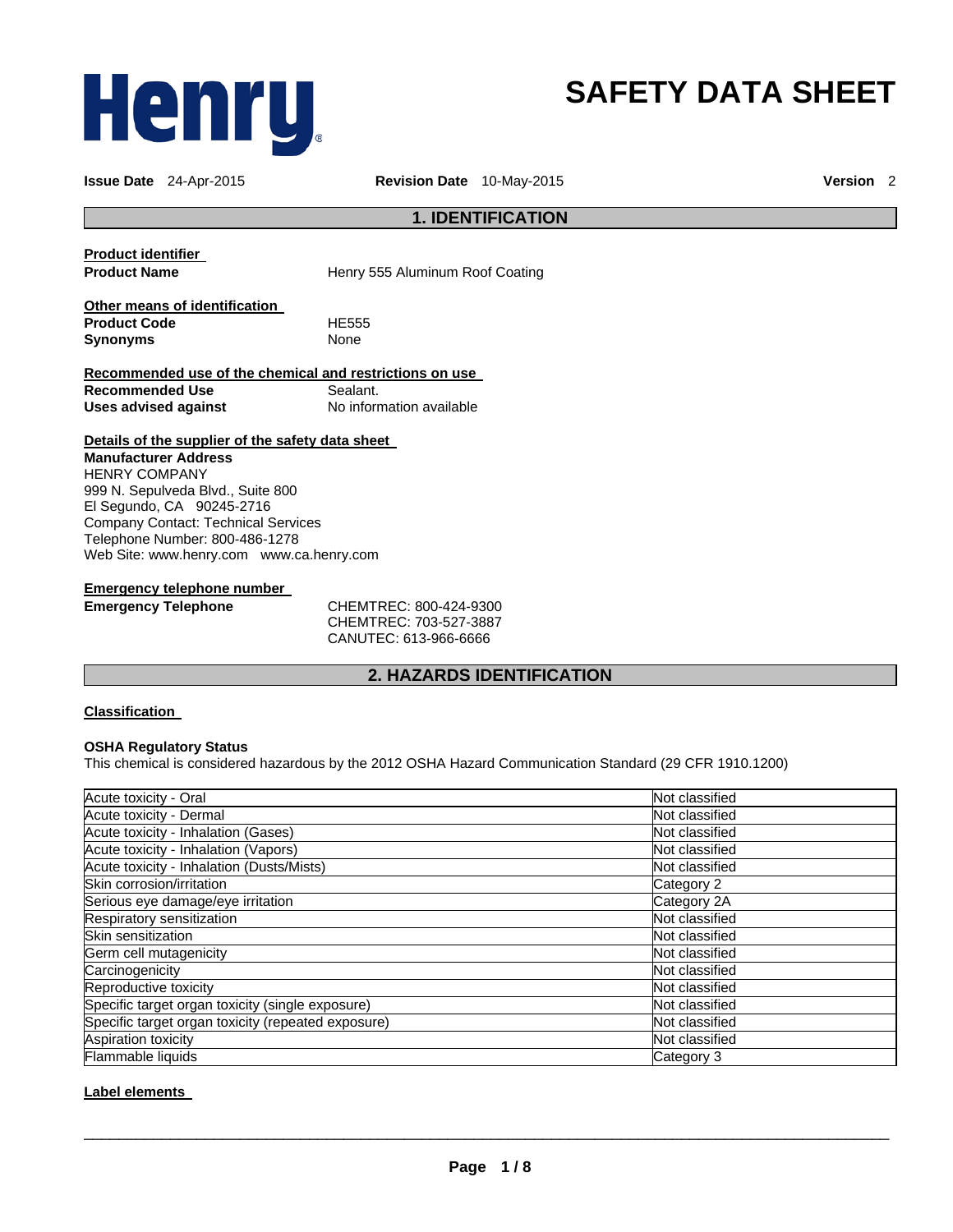#### **Emergency Overview**

\_\_\_\_\_\_\_\_\_\_\_\_\_\_\_\_\_\_\_\_\_\_\_\_\_\_\_\_\_\_\_\_\_\_\_\_\_\_\_\_\_\_\_\_\_\_\_\_\_\_\_\_\_\_\_\_\_\_\_\_\_\_\_\_\_\_\_\_\_\_\_\_\_\_\_\_\_\_\_\_\_\_\_\_\_\_\_\_\_\_\_\_\_



### **Precautionary Statements - Prevention**

Wear protective gloves/protective clothing/eye protection/face protection Keep away from heat/sparks/open flames/hot surfaces. - No smoking Wash face, hands and any exposed skin thoroughly after handling

IF IN EYES: Rinse cautiously with water for several minutes. Remove contact lenses, if present and easy to do. Continue rinsing If eye irritation persists: Get medical advice/attention IF ON SKIN: Wash with plenty of soap and water If skin irritation occurs: Get medical advice/attention IF INHALED: Call a POISON CENTER or doctor if you feel unwell In case of fire: Use Water spray, fog or regular foam for extinction

#### **Hazards not otherwise classified (HNOC)**

Not applicable

#### **Other Information**  Harmful to aquatic life with long lasting effects

Unknown acute toxicity 29.97% of the mixture consists of ingredient(s) of unknown toxicity

# **3. COMPOSITION/INFORMATION ON INGREDIENTS**

#### **Substance**

| <b>Chemical Name</b>    | CAS No.                                                                                  | Weight-%  | <b>Trade Secret</b> |
|-------------------------|------------------------------------------------------------------------------------------|-----------|---------------------|
| Petroleum Asphalt       | 8052-42-4                                                                                | $25 - 45$ |                     |
| Stoddard solvent        | 8052-41-3                                                                                | $25 - 45$ |                     |
| <b>Aluminum</b>         | 7429-90-5                                                                                | $15 - 25$ |                     |
| Perlite                 | 93763-70-3                                                                               | $5 - 10$  |                     |
| <b>Aromatic Solvent</b> | 64742-95-6                                                                               | 1-5       |                     |
| 1.2.4 Trimethylbenzene  | $95 - 63 - 6$                                                                            | $0.1 - 1$ |                     |
|                         | *The overt perceptage (conceptration) of composition has been withhold as a trade coaret |           |                     |

The exact percentage (concentration) of composition has been withheld as a trade secret.

# **4. FIRST AID MEASURES**

#### **Description of first aid measures**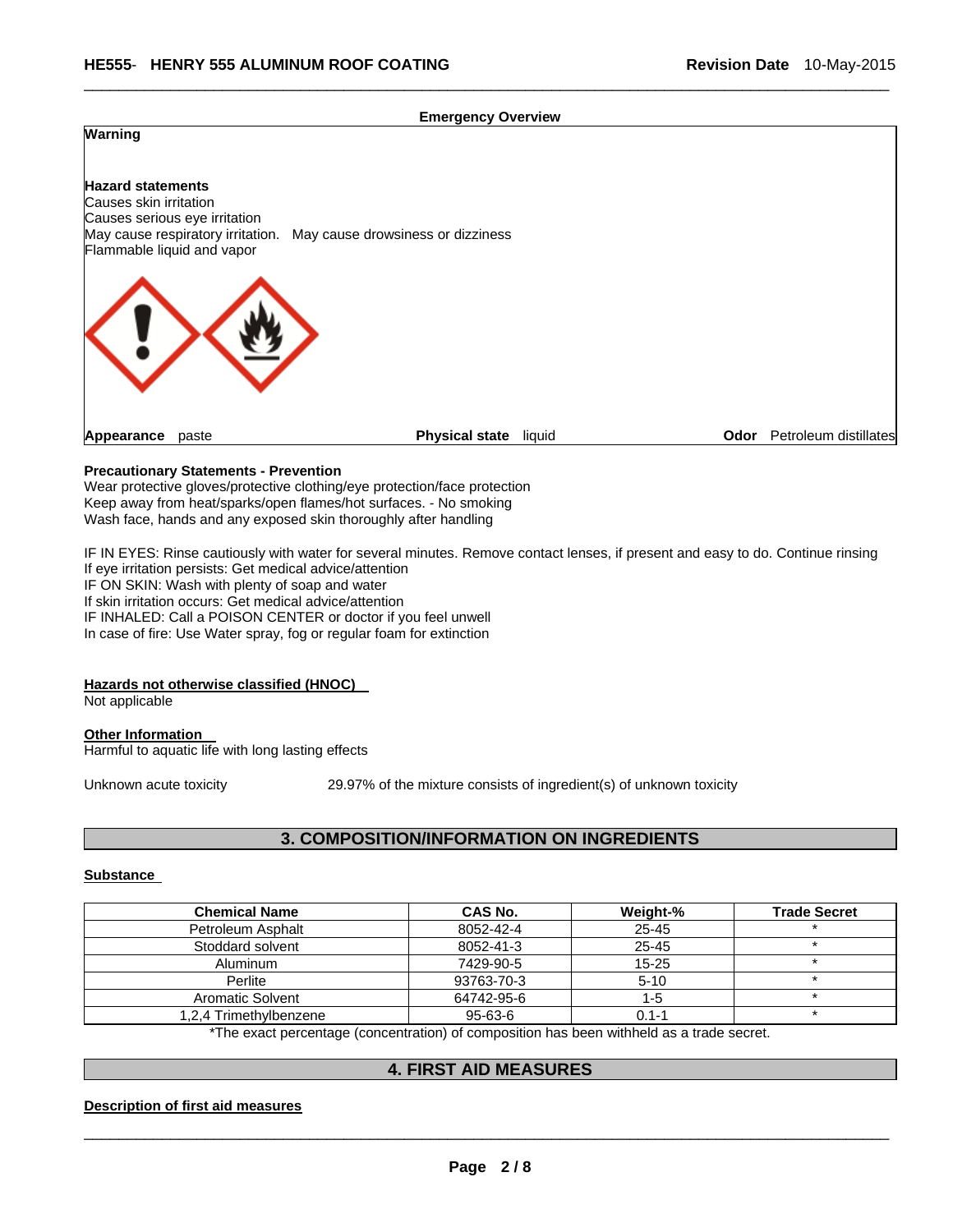| Eye contact                                                                | Rinse thoroughly with plenty of water for at least 15 minutes, lifting lower and upper eyelids.<br>Consult a physician. |  |  |
|----------------------------------------------------------------------------|-------------------------------------------------------------------------------------------------------------------------|--|--|
| <b>Skin contact</b>                                                        | Wash skin with soap and water.                                                                                          |  |  |
| <b>Inhalation</b>                                                          | Remove to fresh air.                                                                                                    |  |  |
| Ingestion                                                                  | Clean mouth with water and drink afterwards plenty of water.                                                            |  |  |
| Most important symptoms and effects, both acute and delayed                |                                                                                                                         |  |  |
| <b>Symptoms</b>                                                            | Drowsiness.                                                                                                             |  |  |
| Indication of any immediate medical attention and special treatment needed |                                                                                                                         |  |  |
| Note to physicians                                                         | Treat symptomatically.                                                                                                  |  |  |
| <b>5. FIRE-FIGHTING MEASURES</b>                                           |                                                                                                                         |  |  |

\_\_\_\_\_\_\_\_\_\_\_\_\_\_\_\_\_\_\_\_\_\_\_\_\_\_\_\_\_\_\_\_\_\_\_\_\_\_\_\_\_\_\_\_\_\_\_\_\_\_\_\_\_\_\_\_\_\_\_\_\_\_\_\_\_\_\_\_\_\_\_\_\_\_\_\_\_\_\_\_\_\_\_\_\_\_\_\_\_\_\_\_\_

# **Suitable extinguishing media**

Use extinguishing measures that are appropriate to local circumstances and the surrounding environment.

**Unsuitable extinguishing media** CAUTION: Use of water spray when fighting fire may be inefficient.

# **Specific hazards arising from the chemical**

No information available.

**Explosion data Sensitivity to Mechanical Impact** None. **Sensitivity to Static Discharge** None.

# **Protective equipment and precautions for firefighters**

As in any fire, wear self-contained breathing apparatus pressure-demand, MSHA/NIOSH (approved or equivalent) and full protective gear.

# **6. ACCIDENTAL RELEASE MEASURES**

| Personal precautions, protective equipment and emergency procedures |                                                                        |  |  |
|---------------------------------------------------------------------|------------------------------------------------------------------------|--|--|
| <b>Personal precautions</b>                                         | Ensure adequate ventilation, especially in confined areas.             |  |  |
| <b>Environmental precautions</b>                                    |                                                                        |  |  |
| <b>Environmental precautions</b>                                    | See Section 12 for additional ecological information.                  |  |  |
| Methods and material for containment and cleaning up                |                                                                        |  |  |
| <b>Methods for containment</b>                                      | Prevent further leakage or spillage if safe to do so.                  |  |  |
| Methods for cleaning up                                             | Pick up and transfer to properly labeled containers.                   |  |  |
|                                                                     | 7. HANDLING AND STORAGE                                                |  |  |
| Precautions for safe handling                                       |                                                                        |  |  |
| Advice on safe handling                                             | Handle in accordance with good industrial hygiene and safety practice. |  |  |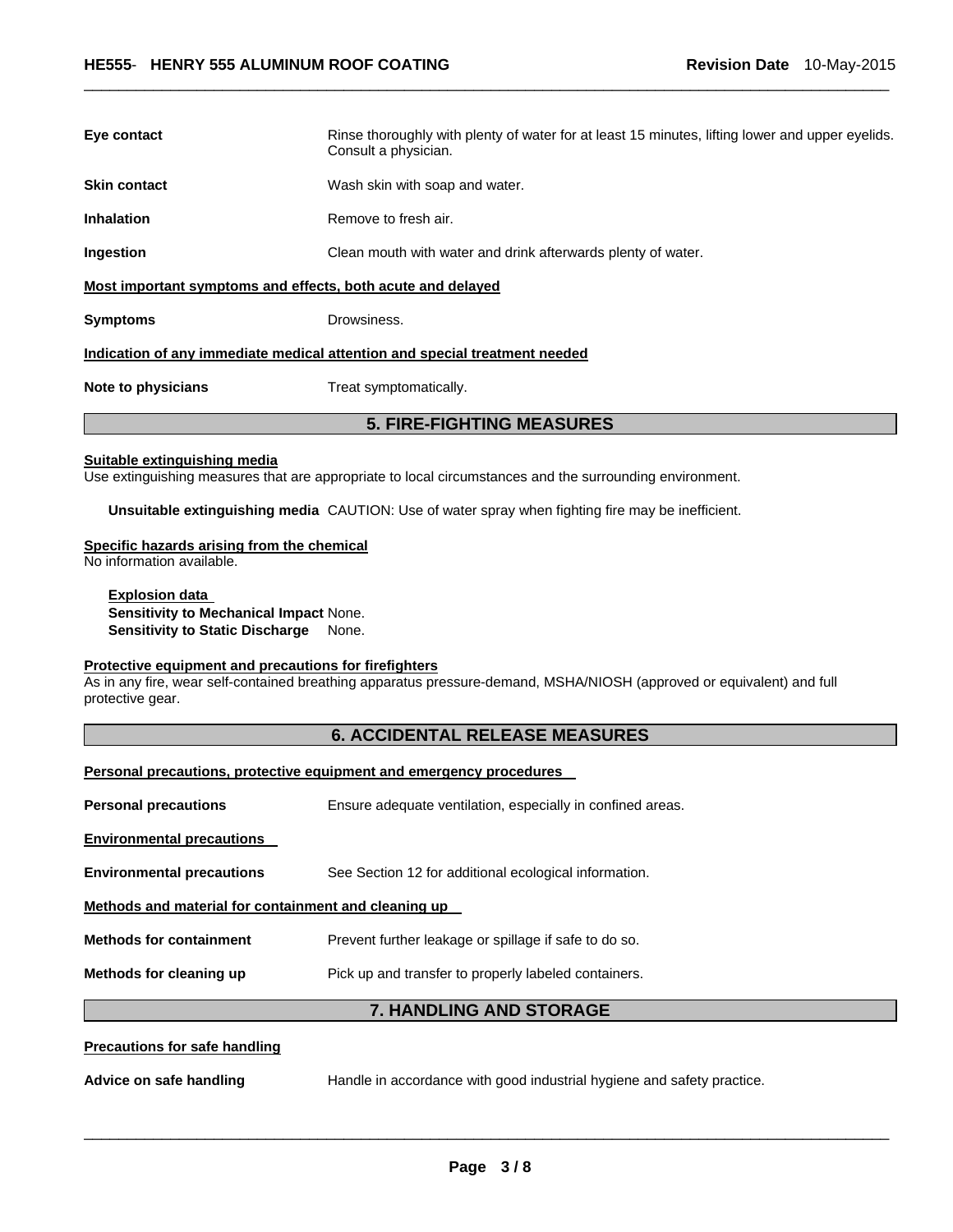#### **Conditions for safe storage, including any incompatibilities**

| <b>Storage Conditions</b> | Keep containers tightly closed in a cool, well-ventilated place. Keep away from heat,<br>sparks, flame and other sources of ignition (i.e., pilot lights, electric motors and static<br>electricity). |
|---------------------------|-------------------------------------------------------------------------------------------------------------------------------------------------------------------------------------------------------|
| Incompatible materials    | Strong oxidizing agents.                                                                                                                                                                              |

\_\_\_\_\_\_\_\_\_\_\_\_\_\_\_\_\_\_\_\_\_\_\_\_\_\_\_\_\_\_\_\_\_\_\_\_\_\_\_\_\_\_\_\_\_\_\_\_\_\_\_\_\_\_\_\_\_\_\_\_\_\_\_\_\_\_\_\_\_\_\_\_\_\_\_\_\_\_\_\_\_\_\_\_\_\_\_\_\_\_\_\_\_

# **8. EXPOSURE CONTROLS/PERSONAL PROTECTION**

#### **Control parameters**

**Exposure Guidelines** This product, as supplied, does not contain any hazardous materials with occupational exposure limits established by the region specific regulatory bodies.

| <b>Chemical Name</b> | <b>ACGIH TLV</b>                           | <b>OSHA PEL</b>             | <b>NIOSH IDLH</b>                       |
|----------------------|--------------------------------------------|-----------------------------|-----------------------------------------|
| Petroleum Asphalt    | TWA: 0.5 mg/m <sup>3</sup> benzene soluble |                             | Ceiling: $5 \text{ mg/m}^3$ fume 15 min |
| 8052-42-4            | aerosol fume, inhalable fraction           |                             |                                         |
| Stoddard solvent     | <b>TWA: 100 ppm</b>                        | TWA: 500 ppm                | IDLH: $20000 \text{ mg/m}^3$            |
| 8052-41-3            |                                            | TWA: 2900 mg/m <sup>3</sup> | Ceiling: $1800 \text{ mg/m}^3$ 15 min   |
|                      |                                            | (vacated) TWA: 100 ppm      | TWA: $350 \text{ mg/m}^3$               |
|                      |                                            | (vacated) TWA: 525 mg/m $3$ |                                         |

# **Appropriate engineering controls**

**Engineering Controls** Showers

Eyewash stations Ventilation systems.

#### **Individual protection measures, such as personal protective equipment**

| <b>Eye/face protection</b>            | Wear safety glasses with side shields (or goggles).                                                                                                                                                                                                                                                                              |
|---------------------------------------|----------------------------------------------------------------------------------------------------------------------------------------------------------------------------------------------------------------------------------------------------------------------------------------------------------------------------------|
| Skin and body protection              | Wear protective gloves and protective clothing.                                                                                                                                                                                                                                                                                  |
| <b>Respiratory protection</b>         | If exposure limits are exceeded or irritation is experienced, NIOSH/MSHA approved<br>respiratory protection should be worn. Positive-pressure supplied air respirators may be<br>required for high airborne contaminant concentrations. Respiratory protection must be<br>provided in accordance with current local regulations. |
| <b>General Hygiene Considerations</b> | Handle in accordance with good industrial hygiene and safety practice.                                                                                                                                                                                                                                                           |

# **9. PHYSICAL AND CHEMICAL PROPERTIES**

# **Information on basic physical and chemical properties**

| <b>Physical state</b><br>Appearance<br>Color                                                                                                                                                               | liquid<br>paste<br>black                                                                                                                             | Odor<br>Odor threshold     | Petroleum distillates<br>No information available |
|------------------------------------------------------------------------------------------------------------------------------------------------------------------------------------------------------------|------------------------------------------------------------------------------------------------------------------------------------------------------|----------------------------|---------------------------------------------------|
| <b>Property</b><br>рH<br>Melting point / freezing point<br>Boiling point / boiling range<br><b>Flash point</b><br><b>Evaporation rate</b><br>Flammability (solid, gas)<br><b>Flammability Limit in Air</b> | Values<br>No information available<br>No information available<br>150 °C<br>$>=$<br>ಿC<br>40<br>No information available<br>No information available | • Method<br><b>Remarks</b> |                                                   |
| Upper flammability limit:<br>Lower flammability limit:<br>Vapor pressure<br>Vapor density                                                                                                                  | 9%<br>1%<br>No information available<br>No information available                                                                                     |                            |                                                   |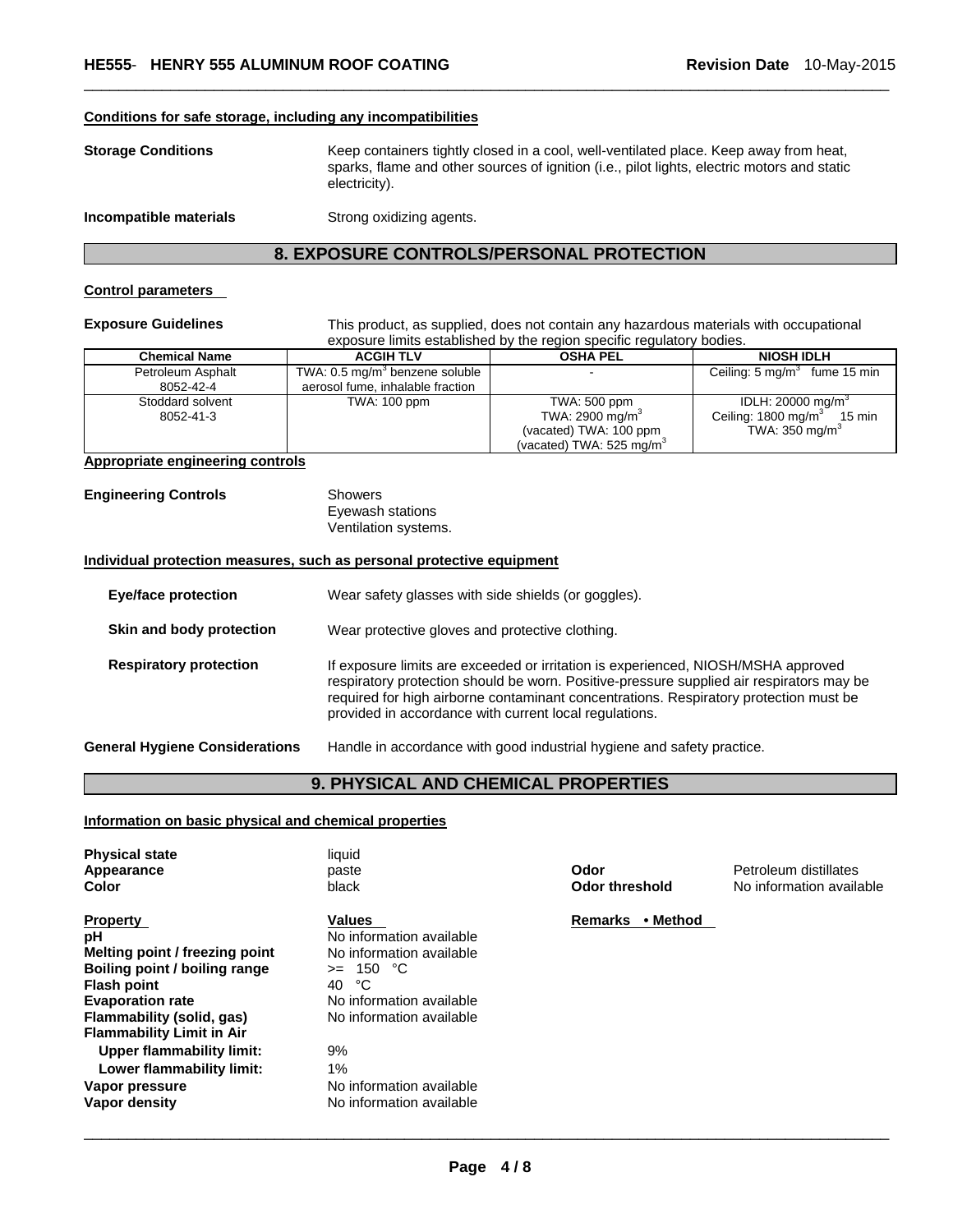| <b>Relative density</b><br><b>Water solubility</b><br>Solubility in other solvents<br><b>Partition coefficient</b><br><b>Autoignition temperature</b><br><b>Decomposition temperature</b><br><b>Kinematic viscosity</b><br><b>Dynamic viscosity</b><br><b>Explosive properties</b><br><b>Oxidizing properties</b> | $0.9 - 1.3$<br>No information available<br>No information available<br>No information available<br>No information available<br>No information available<br>$>100$ mm2/s<br>No information available<br>No information available<br>No information available | @ 40 °C |
|-------------------------------------------------------------------------------------------------------------------------------------------------------------------------------------------------------------------------------------------------------------------------------------------------------------------|-------------------------------------------------------------------------------------------------------------------------------------------------------------------------------------------------------------------------------------------------------------|---------|
| <b>Other Information</b>                                                                                                                                                                                                                                                                                          |                                                                                                                                                                                                                                                             |         |
| <b>Softening point</b><br><b>Molecular weight</b><br><b>VOC Content (%)</b><br><b>Density</b><br><b>Bulk density</b>                                                                                                                                                                                              | No information available<br>No information available<br>No information available<br>No information available<br>No information available                                                                                                                    |         |

# **10. STABILITY AND REACTIVITY**

\_\_\_\_\_\_\_\_\_\_\_\_\_\_\_\_\_\_\_\_\_\_\_\_\_\_\_\_\_\_\_\_\_\_\_\_\_\_\_\_\_\_\_\_\_\_\_\_\_\_\_\_\_\_\_\_\_\_\_\_\_\_\_\_\_\_\_\_\_\_\_\_\_\_\_\_\_\_\_\_\_\_\_\_\_\_\_\_\_\_\_\_\_

#### **Reactivity**  No data available

**Chemical stability** Stable under recommended storage conditions. **Possibility of Hazardous Reactions** None under normal processing. **Conditions to avoid** Extremes of temperature and direct sunlight. **Incompatible materials** Strong oxidizing agents. **Hazardous Decomposition Products** None known based on information supplied.

# **11. TOXICOLOGICAL INFORMATION**

# **Information on likely routes of exposure**

| <b>Product Information</b> | No data available                                                             |
|----------------------------|-------------------------------------------------------------------------------|
| <b>Inhalation</b>          | May cause irritation of respiratory tract. May cause drowsiness or dizziness. |
| Eye contact                | Irritating to eyes.                                                           |
| <b>Skin contact</b>        | Irritating to skin.                                                           |
| Ingestion                  | No data available.                                                            |

| <b>Chemical Name</b> | Oral LD50    | <b>Dermal LD50</b> | <b>Inhalation LC50</b> |
|----------------------|--------------|--------------------|------------------------|
| Petroleum Asphalt    | Rat          | Rabbit             |                        |
| 8052-42-4            | . 5000 mg/kg | > 2000 mg/kg       |                        |

### **Information on toxicological effects**

**Symptoms** Vapors may cause drowsiness and dizziness.

#### **Delayed and immediate effects as well as chronic effects from short and long-term exposure**

**Sensitization No information available.**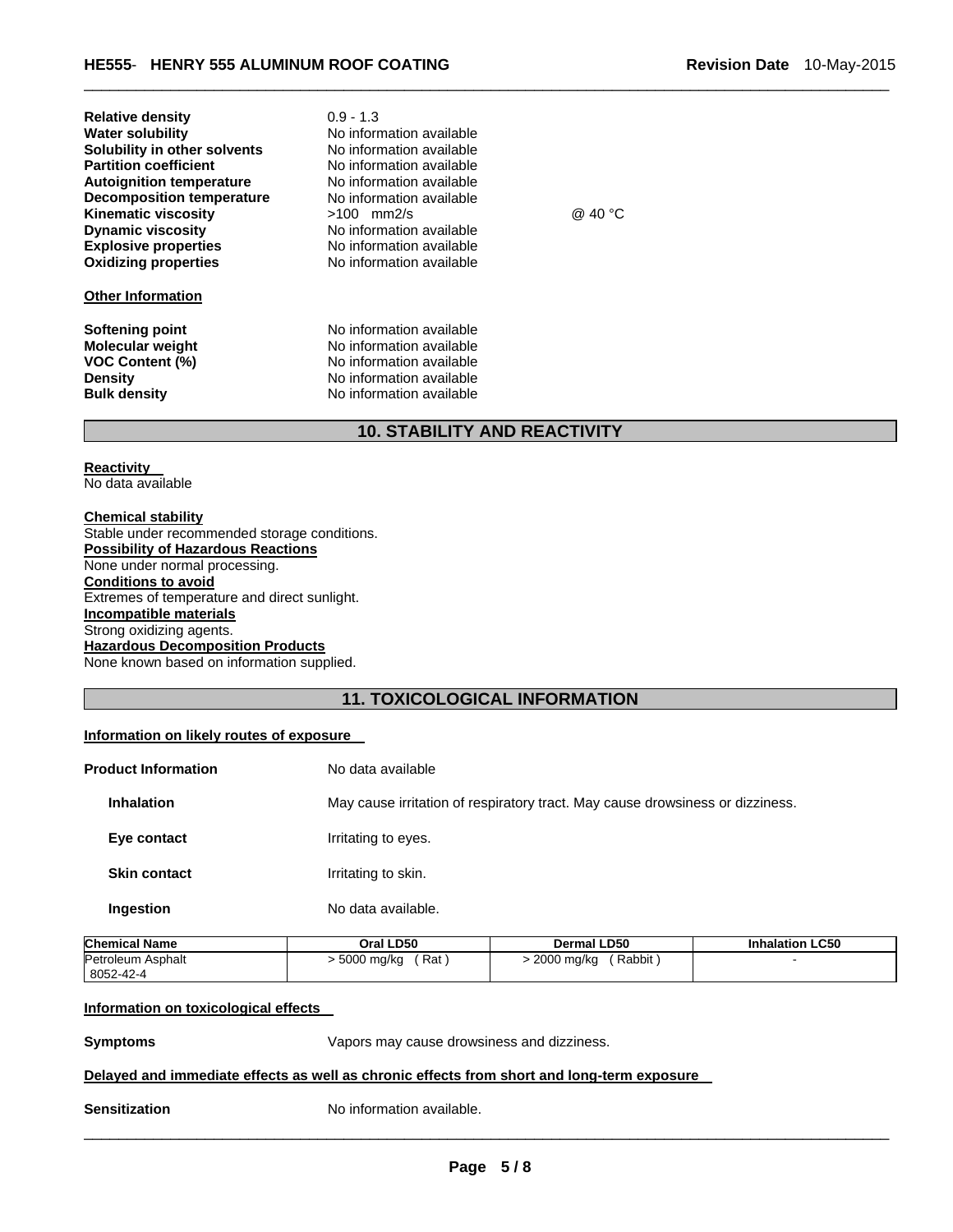|                                               | No information available.                                           |                                                                                                                                                                          |             |  |  |
|-----------------------------------------------|---------------------------------------------------------------------|--------------------------------------------------------------------------------------------------------------------------------------------------------------------------|-------------|--|--|
|                                               | No information available.                                           |                                                                                                                                                                          |             |  |  |
| <b>ACGIH</b>                                  | <b>IARC</b>                                                         | <b>NTP</b>                                                                                                                                                               | <b>OSHA</b> |  |  |
|                                               | Group 2B                                                            |                                                                                                                                                                          | X           |  |  |
|                                               |                                                                     |                                                                                                                                                                          |             |  |  |
|                                               |                                                                     |                                                                                                                                                                          |             |  |  |
|                                               |                                                                     |                                                                                                                                                                          |             |  |  |
| <b>STOT - repeated exposure</b>               |                                                                     |                                                                                                                                                                          |             |  |  |
|                                               |                                                                     |                                                                                                                                                                          |             |  |  |
|                                               |                                                                     |                                                                                                                                                                          |             |  |  |
|                                               |                                                                     |                                                                                                                                                                          |             |  |  |
|                                               |                                                                     |                                                                                                                                                                          |             |  |  |
|                                               |                                                                     |                                                                                                                                                                          |             |  |  |
|                                               |                                                                     |                                                                                                                                                                          |             |  |  |
|                                               |                                                                     |                                                                                                                                                                          |             |  |  |
| ATEmix (inhalation-dust/mist)<br>14.01        |                                                                     |                                                                                                                                                                          |             |  |  |
| <b>ATEmix (inhalation-vapor)</b><br>99,999.00 |                                                                     |                                                                                                                                                                          |             |  |  |
|                                               |                                                                     |                                                                                                                                                                          |             |  |  |
|                                               | 5,602.00<br>5,602.00<br><b>ATEmix (inhalation-gas)</b><br>99.999.00 | No information available.<br>No information available.<br>No information available.<br>No information available.<br>Numerical measures of toxicity - Product Information |             |  |  |

\_\_\_\_\_\_\_\_\_\_\_\_\_\_\_\_\_\_\_\_\_\_\_\_\_\_\_\_\_\_\_\_\_\_\_\_\_\_\_\_\_\_\_\_\_\_\_\_\_\_\_\_\_\_\_\_\_\_\_\_\_\_\_\_\_\_\_\_\_\_\_\_\_\_\_\_\_\_\_\_\_\_\_\_\_\_\_\_\_\_\_\_\_

# **12. ECOLOGICAL INFORMATION**

#### **Ecotoxicity**

49.4 % of the mixture consists of components(s) of unknown hazards to the aquatic environment

#### **Persistence and degradability**

Not readily biodegradable.

# **Bioaccumulation**

No information available.

| <b>Chemical Name</b> | <b>Partition coefficient</b> |
|----------------------|------------------------------|
| Petroleum Asphalt    | >6                           |
| 8052-42-4<br>- - -   |                              |

**Other adverse effects** No information available Not applicable

# **13. DISPOSAL CONSIDERATIONS**

| Waste treatment methods |  |
|-------------------------|--|
|                         |  |

**Disposal of wastes** Disposal should be in accordance with applicable regional, national and local laws and regulations. **Contaminated packaging by Do not reuse container.** 

# **14. TRANSPORT INFORMATION**

| <u>DOT</u> | Not regulated (If shipped in NON BULK packaging by ground transport) |
|------------|----------------------------------------------------------------------|
| <u>TDG</u> | Not regulated                                                        |

**IATA**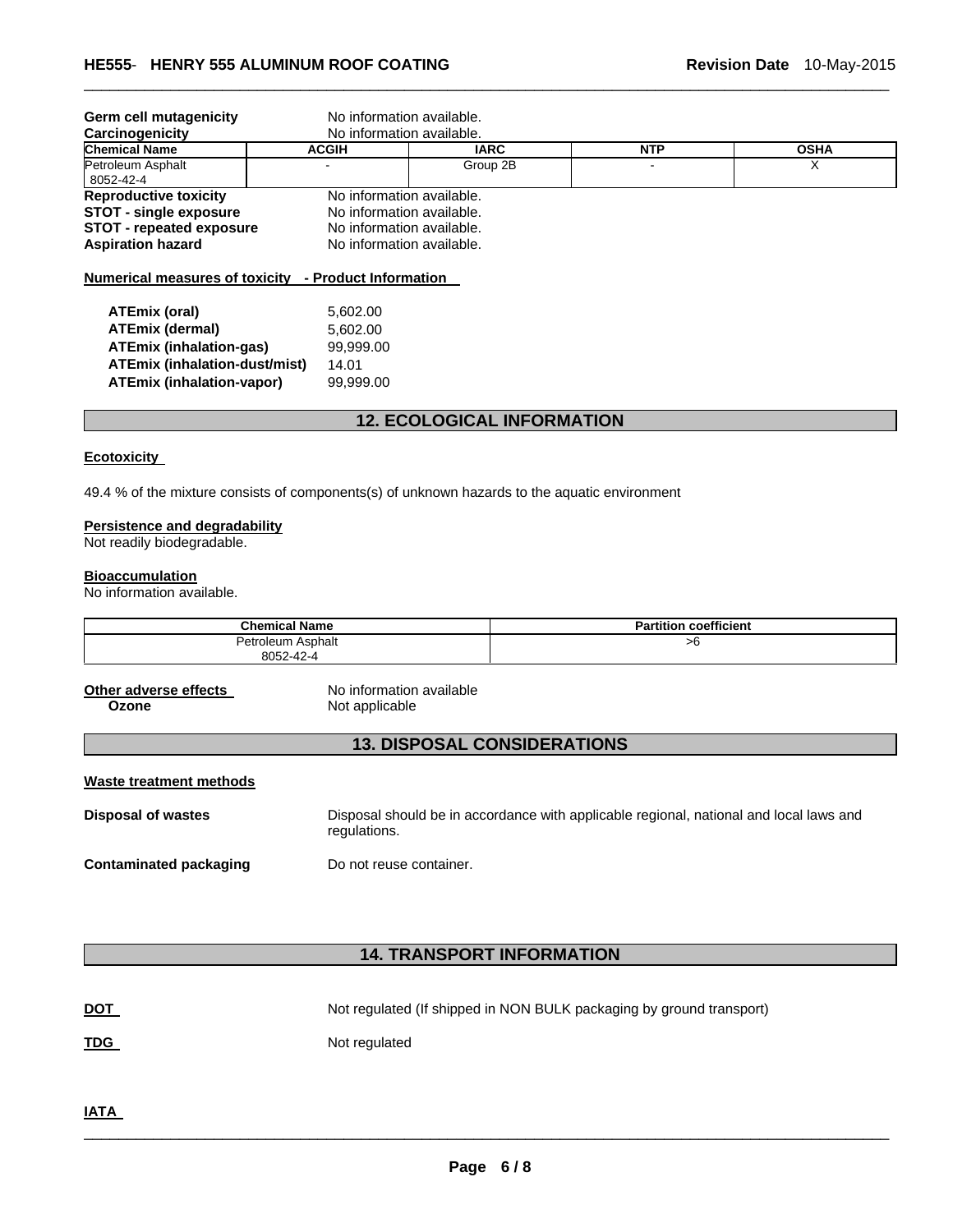| UN/ID no.            | <b>UN1999</b> |
|----------------------|---------------|
| Proper shipping name | Tars, Liquid  |
| <b>Hazard Class</b>  | 3             |
| <b>Packing Group</b> | ш             |

#### **IMDG**

| UN/ID no.            | UN1999                                                              |
|----------------------|---------------------------------------------------------------------|
| Proper shipping name | Tars, Liquid                                                        |
| <b>Hazard Class</b>  |                                                                     |
| <b>Packing Group</b> | Ш                                                                   |
| <b>Description</b>   | May be transported as non-hazardous in accordance with IMDG 2.3.2.5 |

# **15. REGULATORY INFORMATION**

\_\_\_\_\_\_\_\_\_\_\_\_\_\_\_\_\_\_\_\_\_\_\_\_\_\_\_\_\_\_\_\_\_\_\_\_\_\_\_\_\_\_\_\_\_\_\_\_\_\_\_\_\_\_\_\_\_\_\_\_\_\_\_\_\_\_\_\_\_\_\_\_\_\_\_\_\_\_\_\_\_\_\_\_\_\_\_\_\_\_\_\_\_

**All components used in this product are on the TSCA Inventory and the Canadian DSL.** 

# **International Inventories**

| <b>TSCA</b>          | Complies        |
|----------------------|-----------------|
| <b>DSL/NDSL</b>      | Complies        |
| <b>EINECS/ELINCS</b> | Complies        |
| <b>ENCS</b>          | Does not comply |
| <b>IECSC</b>         | Complies        |
| <b>KECL</b>          | Complies        |
| <b>PICCS</b>         | Complies        |
| <b>AICS</b>          | Complies        |

**Legend:** 

**TSCA** - United States Toxic Substances Control Act Section 8(b) Inventory **DSL/NDSL** - Canadian Domestic Substances List/Non-Domestic Substances List **EINECS/ELINCS** - European Inventory of Existing Chemical Substances/European List of Notified Chemical Substances **ENCS** - Japan Existing and New Chemical Substances **IECSC** - China Inventory of Existing Chemical Substances **KECL** - Korean Existing and Evaluated Chemical Substances **PICCS** - Philippines Inventory of Chemicals and Chemical Substances **AICS** - Australian Inventory of Chemical Substances

### **US Federal Regulations**

### **SARA 313**

Section 313 of Title III of the Superfund Amendments and Reauthorization Act of 1986 (SARA). This product does not contain any chemicals which are subject to the reporting requirements of the Act and Title 40 of the Code of Federal Regulations, Part 372

### **SARA 311/312 Hazard Categories**

| Acute health hazard               | Yes |
|-----------------------------------|-----|
| <b>Chronic Health Hazard</b>      | No. |
| Fire hazard                       | No. |
| Sudden release of pressure hazard | No. |
| <b>Reactive Hazard</b>            | N٥. |

# **CWA (Clean Water Act)**

This product does not contain any substances regulated as pollutants pursuant to the Clean Water Act (40 CFR 122.21 and 40 CFR 122.42)

### **CERCLA**

This material, as supplied, does not contain any substances regulated as hazardous substances under the Comprehensive Environmental Response Compensation and Liability Act (CERCLA) (40 CFR 302) or the Superfund Amendments and Reauthorization Act (SARA) (40 CFR 355). There may be specific reporting requirements at the local, regional, or state level pertaining to releases of this material